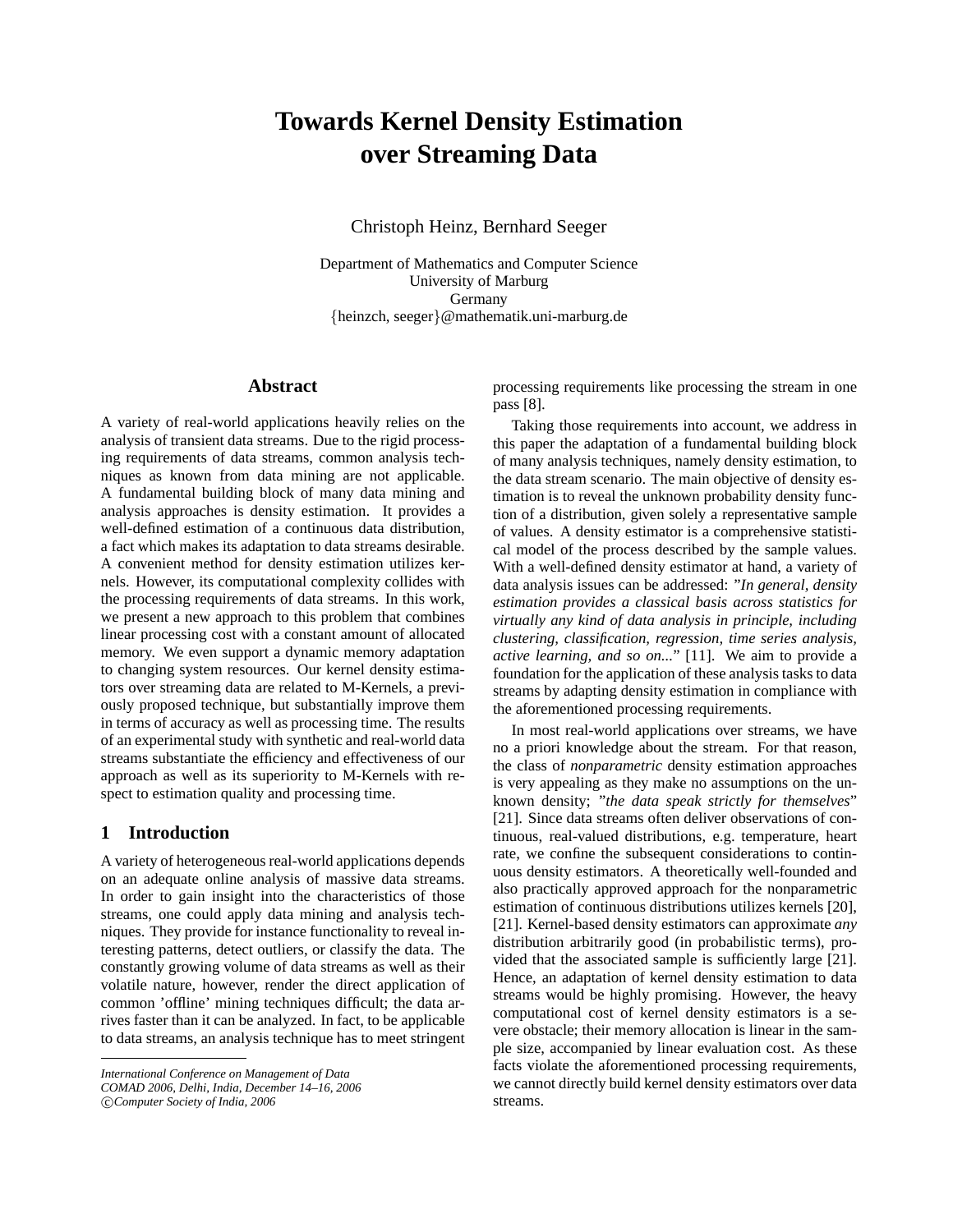#### **1.1 Our Contributions**

In this work, we tackle the problem of resource-aware kernel density estimation over streaming data. In [13], we will present a short version of this work. While [13] only sketches the basic idea, this work presents its detailed discussion. Generally, our main contributions are:

- We redesign and extend the general idea of M-Kernels [5], a previously proposed approach for kernel density estimation over data streams. In fact, our approach solves major drawbacks of M-Kernels and provides sophisticated extensions.
- Our approach complies with the rigid processing requirements of data streams: We process each element once in constant time while building an estimator online. The estimator allocates a constant amount of memory and dynamically adapts to changing system resources. It can keep pace with evolving streams by emphasizing recent data with the help of exponential smoothing.
- For the core operation of the algorithm, the merge of two adjacent kernels, we introduce a new cost measure. It guarantees optimum merge kernels and is inexpensive to compute.
- We complement our analytical results by a discussion of efficient implementation techniques. A treebased implementation ensures that the processing cost is logarithmic in the size of the allocated memory; it also allows an efficient evaluation of an estimator.
- A thorough experimental study confirms that our estimators perform well for synthetic and real-world data streams and that they are superior to M-Kernels.

The outline of this paper is as follows. In Section 2, we discuss related work. We prepare the ground for our approach by introducing our data stream model, its processing requirements, kernel density estimation, and M-Kernels in Section 3. In Section 4, we discuss the details of our approach. Section 5 presents the results of an experimental study. Finally, we conclude with a summary and an outlook on our future work in Section 6.

# **2 Related Work**

The analysis and mining of transient data streams has come to the fore in recent years. [9] gives a comprehensive overview of arising questions, challenges, and associated techniques for mining data streams. For an adaptation to data streams, mining algorithms have to meet specific processing requirements [8]. Up to now, several core algorithms of data mining were successfully adapted to data streams, e.g. classification [2].

In [1], the authors address the problem of clustering evolving data streams. They use so-called microclusters to periodically store local and temporal summary statistics of the current clusters. The kernel entries we later present also store local statistics to summarize elements, but their application and the underlying summary statistics distinguish both techniques from each other.

Another important aspect is the incorporation of different mining techniques into a stream mining system. Stat-Stream [22] for instance is a tool kit for the simultaneous analysis of multiple time series. Gigascope [7] as another example is a stream database providing mining and analysis techniques for network traffic.

In this work, we specifically tackle the adaptation of kernel density estimation to data streams. A short version of this work sketching the basic idea will be presented in [13]. In comparison to, this work not only thoroughly discusses all details, but also presents concrete implementation concepts and evaluation strategies, complemented by an extensive experimental study.

Generally, density estimation as research topic in mathematical statistics is thoroughly discussed in [20, 21]. In data mining and analysis, it serves as building block for a plethora of probabilistic learning methods [11]. Biased sampling for instance exploits kernel density estimates to maintain its samples [15]. Database research also reaps the benefits of kernel density estimation, e.g. selectivity estimation of range queries [4], [16].

The computational complexity of kernel density estimation renders its application to massive data sets difficult. In order to reduce this complexity, [11] provides an approximate solution for offline data sets. The basic idea is to establish a dual-tree structure: one tree partitions a given set of training data and the other one the query set. A set of query points can be efficiently evaluated with a simultaneous traversal of both trees. Another approximate solution for multidimensional data relies on a multi-pole based algorithm [18]. This technique provides online computable kernel density estimators by maintaining a multivariate Taylor series expansion of the estimator. Concerning their applicability to data streams, both approaches did not address a variable, limited amount of available memory as well as the tracking of evolving streams (see also Section 3.1).

There are also initial approaches for kernel density estimation over data streams. [19] presents a kernel-based solution for the selectivity estimation of range queries over multidimensional spatial streams. Its basic idea is to update local variances with a kd-tree-like structure on top of a continuously maintained sample. This approach has problems with capturing evolving streams. As already mentioned in Section 1, M-Kernels are another technique for computing kernel density estimators over one-dimensional data streams. Due to their relevance for this work, we take a closer look at them in Section 3.5.

# **3 Preliminaries**

In this section, we first present our underlying data stream model and its processing requirements. Then, we give a brief introduction to kernel density estimation. We point out the problems of its adaptation to data streams, followed by a detailed discussion of M-Kernels.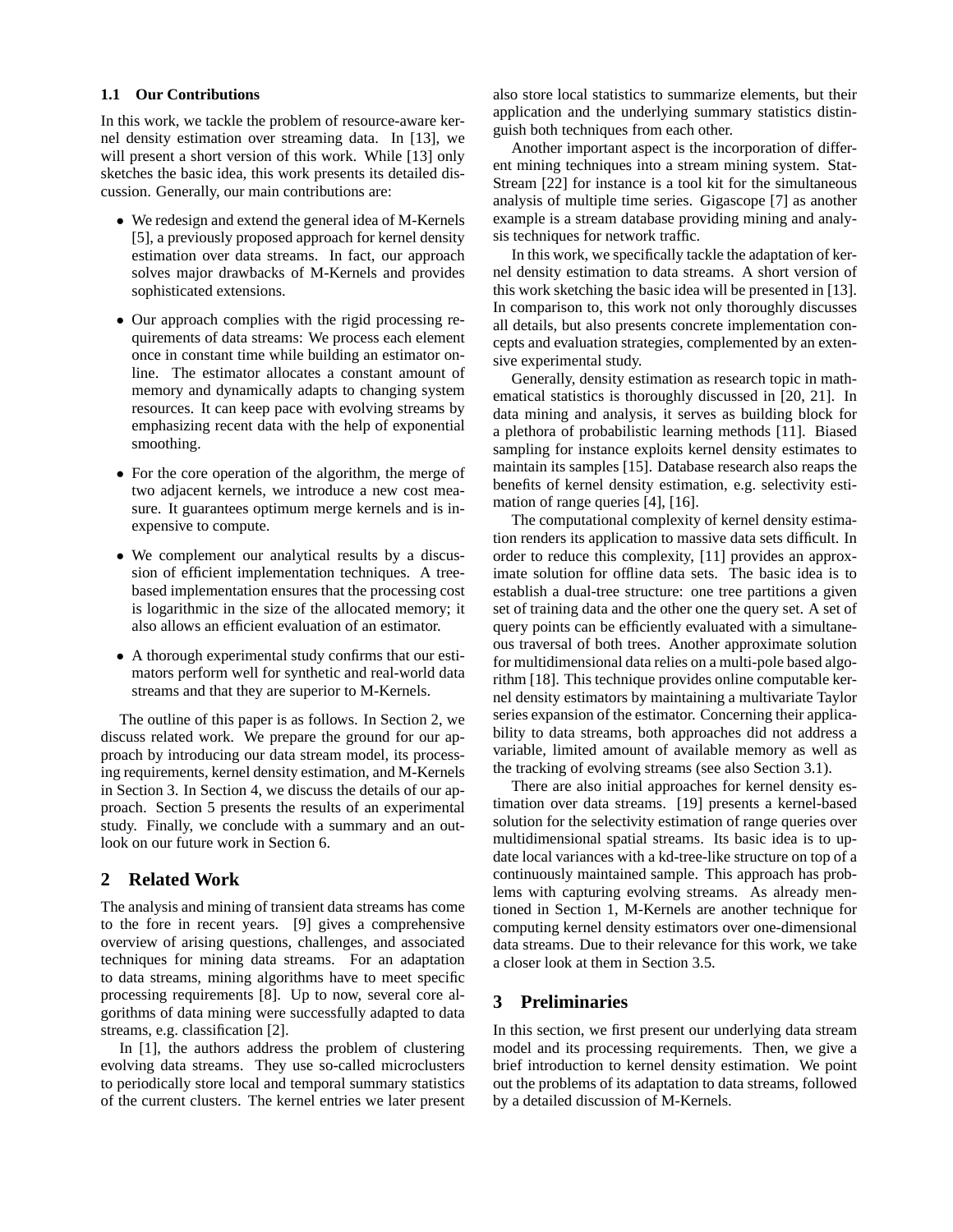#### **3.1 Data Stream Model**

A one-dimensional data stream consists of an unbounded sequence  $X_1, X_2, \dots$  of numbers with  $X_i \in \mathbb{R}$  for  $i \in \mathbb{N}$ . Except otherwise stated, we assume the stream to be at each time instant a sample with independent and identically distributed (iid) observations of an unknown continuous random variable  $X$ . The premise of independence of two arbitrary stream elements is reasonable as data sources often send their elements autonomously, e.g. traffic sensors. The premise of an identical distribution also holds for most applications. The case of a stream whose distribution changes will be separately discussed in Section 4.5.

In general, these assumptions allow us to apply a variety of statistical analysis techniques to determine meaningful models of a stream, e.g. cluster, decision trees.

#### **3.2 Processing Requirements**

To keep pace with transient data streams, an online analysis technique has to meet the following stringent processing requirements [8]:

- 1. Each element is processed only once.
- 2. The per-element processing time is constant.
- 3. The amount of allocated memory is constant.
- 4. A valid model is available anytime.
- 5. The models incorporate changes in the data stream.
- 6. The provided models should be equivalent to their offline counterparts.

As the practical applicability of an analysis technique also depends on whether it can be integrated into complex systems, we add another processing requirement:

7. A model can adapt its allocated memory to changing system resources anytime.

With respect to these requirements, we specifically aim to provide kernel density estimators over data streams.

#### **3.3 Kernel Density Estimation**

One of the core concepts in mathematical statistics is the **probability density function** (pdf). Essentially, each continuous random variable  $X$  has a unique pdf  $f$ . A pdf is a positive, real-valued function which integrates to one. It provides a comprehensive summary of  $X$ ; we know the probability of each possible outcome of  $X$ . Hence, the knowledge of  $f$  is crucial to the analysis of  $X$ . Let for instance  $X$  describe the heart rate of a patient. Granted that the associated pdf is known, we can compute amongst other characteristics mean and variance or determine the probability that the heart rate lies above a certain threshold.

In real-world scenarios, however, neither  $X$  nor its pdf is known. Typically, we only have observations of  $X$  in form of a sample  $X_1, ..., X_n$  with  $X_i \in \mathbb{R}$  for  $i = 1, ..., n$ . Density estimation, a core topic in mathematical statistics, attends to this problem and provides suitable methods to estimate a pdf with the help of a representative sample. Parametric approaches assume that  $f$  falls in a specific parametric family, e.g. Gaussian densities. In contrast to, nonparametric approaches do not assume any specific form of f. Those approaches are very appealing as they solely base on the sample. Hence, they avoid specifying the wrong parametric family as it can occur with parametric approaches.

A theoretically well-founded and practically approved nonparametric approach is kernel density estimation [21], [20]. A **kernel density estimator** (KDE) with **kernel function** K and **bandwidth**  $h^{(n)}$  is defined as

$$
\hat{f}^{(n)}(x) := \frac{1}{n} \sum_{i=1}^{n} \frac{1}{h^{(n)}} K\left(\frac{x - X_i}{h^{(n)}}\right), x \in \mathbb{R} \quad (1)
$$

for independent and identically distributed observations  $X_1, ..., X_n$  drawn from a continuous distribution with unknown pdf  $f$ . Essentially, a KDE is the overall sum of 'bumps' centered at each observation  $X_i$ . While the bandwidth  $h^{(n)}$  determines the width of each bump, the kernel function determines its shape. In the following, we refer to those bumps as **kernels**. Figure 1 displays two KDEs based on different bandwidths for a sample consisting of 7 observations and with the Gaussian kernel as kernel function.



Figure 1: Kernel density estimators and underlying kernels with (left)  $h^{(n)} = 0.2$  and (right)  $h^{(n)} = 0.4$ 

The KDEs in this figure indicate that the bandwidth significantly affects the shape of a KDE. In fact, an adequate setting of the bandwidth is of utmost importance for the quality of a KDE and considerable research effort has been spent for the development of appropriate bandwidth strategies [20]. Figure 1 provides a grasp of the effects that arise from varying the bandwidth. If the bandwidth is chosen too low, the KDE is undersmoothed and introduces spurious details. If the bandwidth is chosen too high, the KDE is oversmoothed and hides important details. To guarantee probabilistic convergence, the bandwidth has to decrease with the sample size [21]. For sample sizes converging to infinity, the bandwidths tend to zero. Then, the KDE is a sum of Dirac delta functions at the sample points [21].

In contrast to the bandwidth, the setting of the kernel function is minor [20]. It mostly suffices to choose a kernel function that is a density itself, e.g. Gaussian kernel, Uniform kernel, Epanechnikow kernel. Note that a KDE as sum of kernels inherits among other properties continuity and differentiability from its kernel function. From a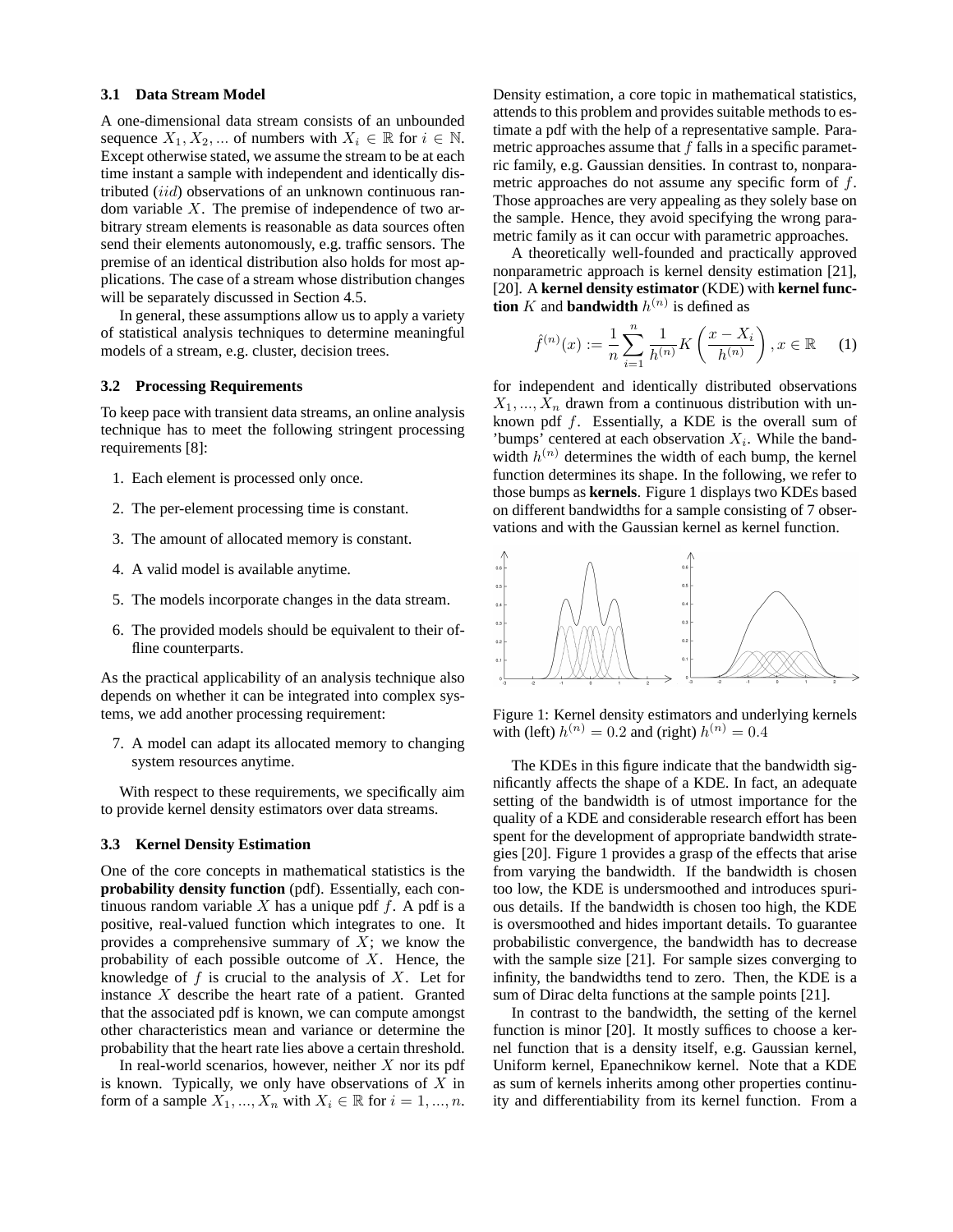practical point of view, it is advisable to choose a bounded kernel function as it reduces for a given point the number of kernels to evaluate. If the kernel function has an unbounded support, each kernel must be evaluated.

As already mentioned in Section 2, kernel density estimation has become highly relevant in various application scenarios. "*Apart from the histogram, the kernel estimator is probably the most commonly used estimator and is certainly the most studied mathematically.*" [21]. Its broad acceptance results from the combination of simplicity with convenient mathematical properties [20]. First, a KDE strictly relies on the sample without a priori distribution assumptions, e.g., membership of a family of standard distributions. Second, a KDE is asymptotically unbiased. Third, a KDE is consistent in terms of the mean integrated squared error, i.e., the more sample points, the better the estimation quality. Fourth, compared to histograms, the common setting in database systems, KDEs have a higher rate of convergence, can produce smooth estimates, and do not need to know the range of the support in advance.

Finally, let us mention that kernel density estimation was also discussed for the case of dependent data [12], but in the context of stochastic processes.

#### **3.4 Kernel Density Estimation over Streaming Data**

The aforementioned benefits of kernel density estimation recommend its adaptation to data streams as we could gain meaningful insights into the characteristics of the stream. A suitable adaptation can also serve as foundation for the application of common offline, density-based mining techniques to streams.

Since we assume a data stream to be an *iid* sample of an unknown continuous distribution (see Section 3.1), the adaptation of kernel density estimation seems straightforward. But the computational cost of KDEs collides with the processing requirements presented in Section 3.2: According to (1), a KDE requests memory linear in the sample size, i.e. in the size of the stream. Even if large amounts of data could be stored, the use of KDEs will become unfeasible due to high evaluation cost. Furthermore, common bandwidth strategies require access to the complete sample, i.e., we must store each processed element. Hence, kernel density estimation in its original form can not be directly applied to data streams.

A naive approach for an adaptation is to continuously maintain a constant-size sample of the already processed elements. Then, one can build a KDE anytime on top of the current sample elements. However, the estimation quality will not significantly improve anymore after the sample has been initialized since the consistency of KDEs presupposes an increasing sample size.

#### **3.5 M-Kernel Approach**

In [5], the authors proposed M-Kernels for computing KDEs over one-dimensional data streams. This technique only partially complies with the processing requirements presented in Section 3.1. Essentially, an **M-Kernel** is a

kernel with **mean**  $X_i^{(n)}$  and bandwidth  $h_i^{(n)}$  that is additionally weighted with  $c_i^{(n)}$ . The overall sum of M-Kernels constitutes the current KDE after n processed stream elements:

$$
\hat{f}^{(n)}(x) := \frac{1}{n} \sum_{i=1}^{m} \frac{c_i^{(n)}}{h_i^{(n)}} K\left(\frac{x - X_i^{(n)}}{h_i^{(n)}}\right)
$$
(2)

with  $\sum_{i=1}^{m} c_i^{(n)} = n$ . While *n*, the number of processed stream elements, continuously increases, the maximum number of M-Kernels is restricted to m. To keep the number of M-Kernels and therefore the amount of allocated memory constant, M-Kernels can be merged. The accuracy loss of a merge is measured with **merge costs**  $L1costs_i^{(n)}$ . The entirety of M-Kernels  $\langle X_i^{(n)}, h_i^{(n)}, c_i^{(n)}, L1costs_i^{(n)}\rangle, i=1,...,m$  is organized in a list sorted by  $X_i^{(n)}$ .

#### **3.5.1 Parameter Settings**

The Gaussian kernel is used as underlying kernel function in (2). The bandwidth as second parameter is initially set to 1 for a new M-Kernel, but, as we will see, it changes in case of a merge.

#### **3.5.2 Processing of M-Kernels**

Generally, for each incoming element  $X_{n+1}$ , a new M-Kernel  $\langle X_{n+1}, 1, 1, L1 \cos ts^{(n+1)} \rangle$  is inserted, provided that  $X_{n+1}$  is not equal to the mean of an existing M-Kernel. If the latter is the case, i.e.,  $\exists i \in \{1, ..., m\}$ :  $X_i^{(n)} = X_{n+1}$ , the associated weight  $c_i^{(n)}$  is incremented.  $X_{n+1}$ , the associated weight  $c_i$  is incremented.<br>If the total number of M-Kernels exceeds

the maximum number  $m$  after an insertion, the two M-Kernels  $\langle X_i^{(n)}, h_i^{(n)}, c_i^{(n)}, L1costs_i^{(n)}\rangle$  and  $\langle X_j^{(n)}, h_j^{(n)}, c_j^{(n)}, L1costs_j^{(n)}\rangle$  closest to each other are substituted by their **merge kernel**  $\langle X^*, h^*, c_i^{(n)} + c_j^{(n)}, L1 \text{costs}^{(n)} \rangle$ . The mean  $X^*$  and the bandwidth h <sup>∗</sup> of this merge kernel minimize the **merge costs function**  $L1costs(X, h)$  which measures the mean absolute deviation between two M-Kernels:

$$
L1costs(X, h) := \int_{-\infty}^{\infty} \left| \frac{c_i^{(n)}}{h_i^{(n)}} K\left(\frac{x - X_i^{(n)}}{h_i^{(n)}}\right) + \frac{c_j^{(n)}}{h_j^{(n)}} K\left(\frac{x - X_j^{(n)}}{h_j^{(n)}}\right) - \frac{c_i^{(n)} + c_j^{(n)}}{h} K\left(\frac{x - X}{h}\right) \right| dx.
$$
\n(3)

As it suffices to consider merges between adjacent M-Kernels, an M-Kernel only stores  $L1costs_i^{(n)}$  :=  $L1costs(X^*, h^*)$  which denotes the merge costs with its successor. In case of a merge, the M-Kernel with overall minimum merge costs is merged with its list successor. After a merge, the merge costs of the merge kernel as well as of its left neighbor are updated.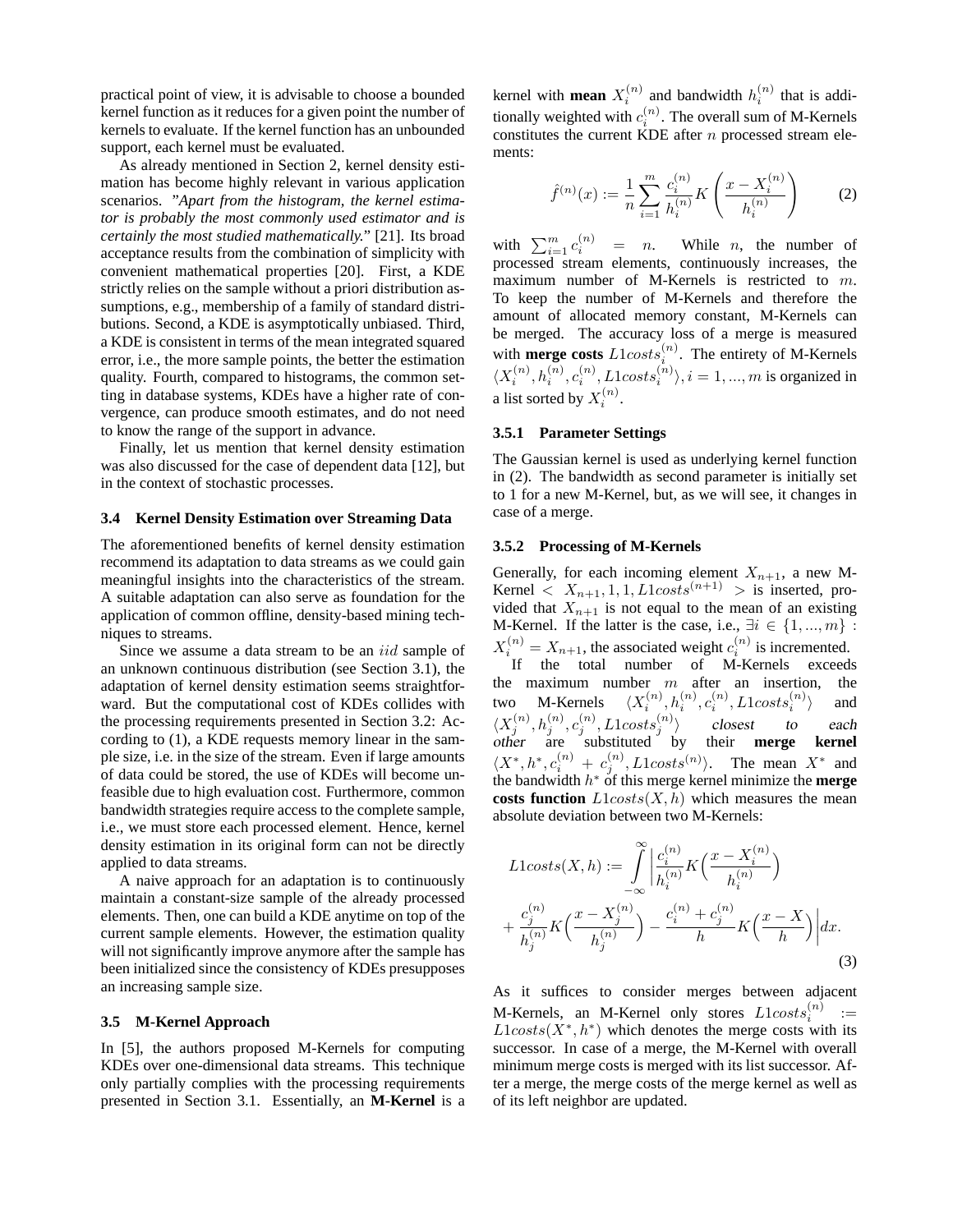The lack of a closed formula for  $L1costs(X, h)$  renders the computation of its minima difficult. The authors propose to overcome this problem with numerical approximations.

#### **3.5.3 Drawbacks of M-Kernels**

The following drawbacks of M-Kernels severely limit their applicability:

- The unbounded support of the Gaussian kernel, which is used as underlying kernel function, exacerbates an efficient evaluation of M-Kernels.
- There is no theoretical foundation for the proposed bandwidth computation. It is not ensured that the bandwidth decreases with the sample size; but this is a fundamental prerequisite for the consistency of KDEs [21].
- The numerical approximation of the minima in (3) causes additional computational effort and leads to less accurate values.

# **4 Our Approach**

In the following, we propose our redesign of the M-Kernel approach as well as sophisticated extensions. Particularly with regard to the above drawbacks, we present suitable parameter settings and improvements of essential processing steps. Additionally, we discuss extensions in form of efficient algorithms and a strategy to cope with evolving data streams.

#### **4.1 Kernel Entries and their Processing**

Instead of M-Kernels, we use kernel entries for KDEs over streaming data. An M-Kernel - see Section 3.5 - is characterized by  $\langle X_i^{(n)}, h_i^{(n)}, c_i^{(n)}, L1costs_i^{(n)}\rangle$ . On the contrary, a **kernel entry** is characterized by  $\langle X_i^{(n)}, c_i^{(n)}, min_i^{(n)}, max_i^{(n)}, L2costs_i^{(n)}\rangle$ . Like M-Kernels, a kernel entry stores mean  $X_i^{(n)}$  and weight  $c_i^{(n)}$ . Additionally, they are equipped with minimum  $min_i^{(n)}$  and maximum  $max_i^{(n)}$ . In comparison to M-Kernels, we use a global bandwidth for all kernel entries and a new definition of merge costs  $L2costs_i^{(n)}$ .

For an incoming element  $X_{n+1}$ , we establish a new kernel entry  $\langle X_{n+1}, 1, X_{n+1}, X_{n+1}, L2costs_i^{(n+1)} \rangle$ , provided  $X_{n+1}$  is not equal to the mean of an existing kernel entry. If this is the case, we only increment the associated weight of this kernel entry.

In case the total number of kernel entries exceeds the current maximum number  $m$ , we perform analogous to M-Kernels a merge step. More precisely, we determine and substitute the pair of adjacent kernel entries  $\langle X_i^{(n)}, c_i^{(n)}, min_i^{(n)}, max_i^{(n)}, L2costs_i^{(n)}\rangle$ and  $\langle X_j^{(n)}, c_j^{(n)}, min_j^{(n)}, max_j^{(n)}, L2costs_j^{(n)} \rangle$  with

overall minimum merge costs by their **merge kernel**. The merge kernel is defined as  $\langle X^*, c_i^{(n)} \rangle$  +  $c_j^{(n)}, min\{min_i^{(n)}, min_j^{(n)}\}, max\{max_i^{(n)}, max_j^{(n)}\},$  $L2costs^{(n)}$ .

Before we discuss the computation of  $X^*$ , we present the parameter settings of a KDE based on kernel entries.

#### **4.2 Parameter Settings**

Contrary to M-Kernels, which rely on the Gaussian Kernel, we exploit a kernel function with bounded support. Kernel functions with unbounded support lead to high evaluation cost as every kernel contributes to the result (see equation (1)). In this work, we decided to use the **Epanechnikow kernel**:

$$
K(x) := 0.75 \cdot (1 - x^2) \cdot 1_{[-1,1]}(x), x \in \mathbb{R}.
$$
 (4)

Not only has this kernel function a simple form, its efficiency is also asymptotically optimal among all kernels [11]. As we will see, the computation of the merge costs as well as the evaluation of a KDE strongly rely on the simple form of this kernel.

As already mentioned in Section 3.3, the bandwidth as second parameter of a KDE is vital to the estimation quality. Theoretically well-founded and practically approved bandwidth strategies [20] often assign a global bandwidth to all kernels. However, these strategies depend on the complete sample, which corresponds in our scenario to all processed stream elements. Thus, the one-pass paradigm is violated. We overcome this problem with an approximate solution that complies with the processing requirements of data streams. We concretely consider a simple but convenient bandwidth strategy, namely the **normal scale rule** [21]. For a sample with  $n$  elements and standard deviation  $\sigma^{(n)}$ , this rule defines the bandwidth as

$$
h^{(n)} := 1.06 \cdot \sigma^{(n)} \cdot n^{-\frac{1}{5}}.
$$
 (5)

For the sake of an online computation of  $h^{(n)}$ , we have to estimate the standard deviation  $\sigma^{(n)}$  of the data stream in an online fashion in amortized constant time. A suitable estimate of  $\sigma^{(n)}$  is the sample standard deviation, which itself can be estimated in one pass with a numerically stable algorithm presented in [6]. Given this estimate  $\hat{\sigma}^{(n)}$ , we can compute an approximate global bandwidth  $\hat{h}^{(n)}$  while consuming the data stream:

$$
h^{(n)} = 1.06 \cdot \sigma^{(n)} \cdot n^{-\frac{1}{5}} \approx \hat{h}^{(n)} := 1.06 \cdot \hat{\sigma}^{(n)} \cdot n^{-\frac{1}{5}}.
$$
 (6)

#### **4.3 Evaluation Strategies**

The entirety of kernel entries combined with the upper parameter settings allows us to establish a KDE anytime.

Analogous to the M-Kernel approach, we define the current KDE after n processed elements as

$$
\hat{f}^{(n)}(x) := \frac{1}{n} \sum_{i=1}^{m} \frac{c_i^{(n)}}{\hat{h}^{(n)}} K\left(\frac{x - X_i^{(n)}}{\hat{h}^{(n)}}\right). \tag{7}
$$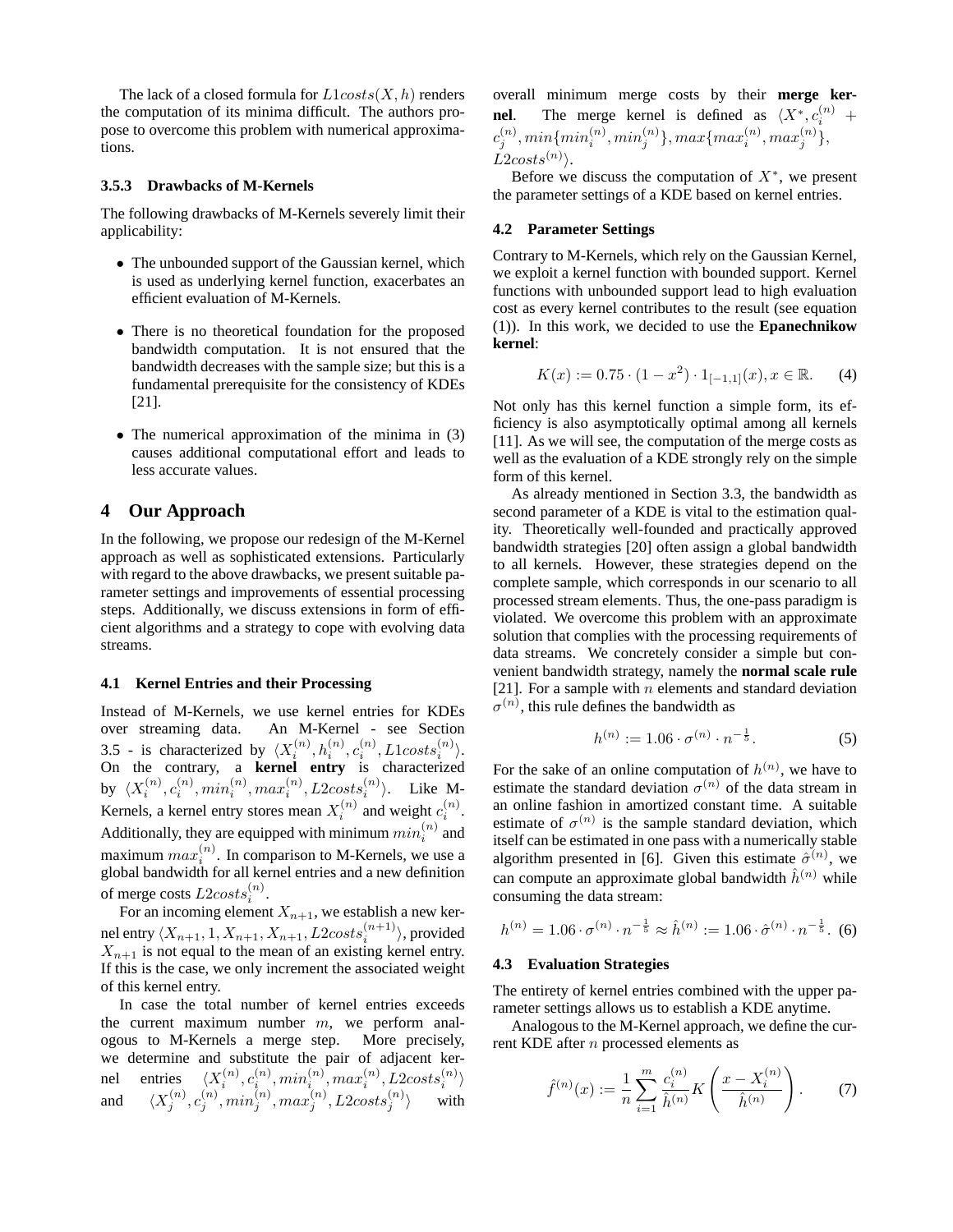In the following, we refer to this evaluation strategy as **onevalue-evaluation**. For infinite data streams, this strategy is not suitable as the resulting KDE will become a sum of  $m$ Dirac delta functions, i.e., it will consist of  $m$  singularities  $X_i^{(n)}$ ,  $i = 1, ..., m$ . This is the consequence of the bandwidth tending to zero for increasing sample sizes.

We circumvent this problem with our **min-maxevaluation** strategy. Remember that each kernel entry stores a counter  $c_i^{(n)}$  for the number of 'incorporated' elements and, additionally, the elements' minimum  $min_j^{(n)}$ and maximum  $max_j^{(n)}$ . We gain advantage of these local statistics by evaluating  $c_i^{(n)}$  elements equidistantly distributed over  $[\min_i^{(n)}, \max_i^{(n)}]$  for each kernel entry:

$$
\hat{f}^{(n)}(x) = \frac{1}{n} \sum_{i=1}^{m} \sum_{j=1}^{c_i^{(n)}} \frac{1}{\hat{h}^{(n)}} K\left(\frac{1}{\hat{h}^{(n)}} \left(x - \min_i^{(n)}\right) - (j-1) \frac{\max_i^{(n)} - \min_i^{(n)}}{c_i^{(n)} - 1}\right).
$$
 (8)

This strategy ensures that the complete data range will be covered with elements, i.e., it has an inherent smoothing. Due to that smoothing, the problem of singularities for infinite data streams can not occur anymore. A necessary requirement for the application of this strategy is that the inner sum in (8) can be converted into a closed formula; otherwise, the overall evaluation cost would be  $O(n)$ . The Epanechnikow kernel allows us to determine a closed formula with rather simple algebraic conversions. Due to space constraints, we have to omit a detailed discussion.

Besides the evaluation, the Epanechnikow Kernel also plays an important role in the computation of the merge costs.

#### **4.4 Merge Costs Computation**

Our definition of the merge costs between two kernel entries also bases on the inherent objective in (2): Consider the sum of two kernels weighted with  $c_i^{(n)}$  and  $c_j^{(n)}$  over means  $X_i^{(n)}$  and  $X_j^{(n)}$  respectively. Their merge kernel is the kernel with weight  $c_i^{(n)} + c_j^{(n)}$ , whose suitably chosen mean ensures an optimum approximation of the sum. Thus, the means and the weights are the crucial factors during merge. For the sake of completeness, let us mention that, given the min-max-evaluation strategy, we could additionally incorporate the generated points in the merge costs computation; but this would complicate the subsequent computations massively.

In the following, we examine the mean squared deviation, a common measure for the similarity of real-valued functions, to quantify the accuracy loss induced by the merge of two kernel entries:

$$
L2costs(X) := \int_{-\infty}^{\infty} \left( \frac{c_i^{(n)}}{\hat{h}^{(n)}} K\left(\frac{x - X_i^{(n)}}{\hat{h}^{(n)}}\right) + \frac{c_j^{(n)}}{\hat{h}^{(n)}} K\left(\frac{x - X_j^{(n)}}{\hat{h}^{(n)}}\right) - \frac{c_i^{(n)} + c_j^{(n)}}{\hat{h}^{(n)}} K\left(\frac{x - X}{\hat{h}^{(n)}}\right)\right)^2 dx
$$
  

$$
= \frac{0.75}{\hat{h}^{(n)}} \int_{-\infty}^{\infty} \left( c_i^{(n)} \left(1 - \left(\frac{x - X_i^{(n)}}{\hat{h}^{(n)}}\right)^2 \right) 1_{[-1,1]} \left(\frac{x - X_i^{(n)}}{\hat{h}^{(n)}}\right) + c_j^{(n)} \left(1 - \left(\frac{x - X_j^{(n)}}{\hat{h}^{(n)}}\right)^2 \right) 1_{[-1,1]} \left(\frac{x - X_j^{(n)}}{\hat{h}^{(n)}}\right) - (c_i^{(n)} + c_j^{(n)}) \left(1 - \left(\frac{x - X}{\hat{h}^{(n)}}\right)^2 \right) 1_{[-1,1]} \left(\frac{x - X}{\hat{h}^{(n)}}\right)\right)^2 dx
$$

(9)

with X as the *only* variable. The M-Kernel approach, in contrast, includes the bandwidth as second variable at the expense of a more complicated (and inaccurate) computation of the minimum. As mean of the merge kernel, we set the minimum  $X^*$  of  $L2costs(X)$ . Thus, we minimize the accuracy loss of the merge: the merge is optimum with respect to the mean squared deviation. It is important to note that the closer two kernels are with respect to their means, the smaller are their merge costs. Hence, it suffices to consider only the merge of adjacent kernel entries. For that reason, we define  $L2costs_i^{(n)} := L2costs(X^*)$  as cost of merging the *i*-th and the  $(i + 1)$ -th kernel entry.

For illustrative purposes, we present in Figure 2 the shape of  $L2costs(X)$  for two kernel entries. The left y-axis describes the weighted kernels and the right one  $L2costs(X)$ , while the x-axis describes the support of the kernel functions as well as the possible means of the merge kernel.



Figure 2: Merge of kernel entries with  $\hat{h}^{(n)} = 1$ 

Concerning the existence and the computation of the minimum of  $L2costs(X)$ , the following theorem holds:

THEOREM 1. *For two arbitrary kernel entries, the minimum of* L2costs(X) *exists and can be computed in constant time.*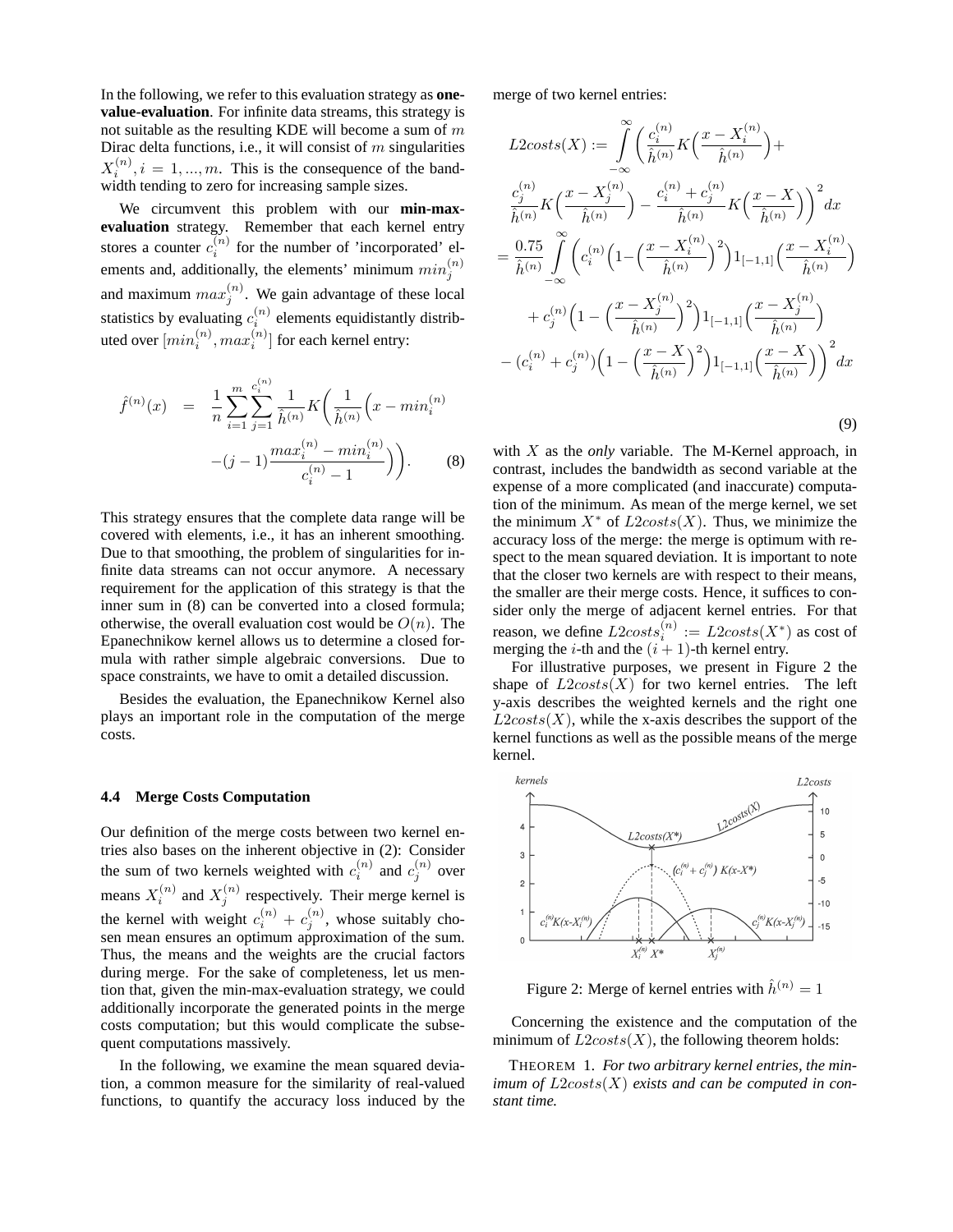In the following proof, we only present the essential steps because the computation of the minimum is rather technical. In the proof, we benefit again from the simple form of the Epanechnikow kernel.

PROOF. We consider two arbitrary kernel entries with means  $X_i$  and  $X_j$ . In case of  $X_i = X_j$ , the minimum of  $L2costs(X)$  equals  $X_i$ . In the following, we assume  $X_i < X_j$  without loss of generality.

The minimum of  $L2costs(X)$  corresponds to the roots of its first derivative. To compute the first derivative, we have to transform (9) into a closed formula via integration. We start with converting the integral of the squared sum in (9) into a sum of integrals over separate products. We refer to the resulting integrals as **summands**. Their integrands are products of two kernels with means  $X, X_i^{(n)}$ , or  $X_j^{(n)}$  and supports  $[X - \hat{h}^{(n)}, X + \hat{h}^{(n)}],$  $[X_i^{(n)} - \hat{h}^{(n)}, X_i^{(n)} + \hat{h}^{(n)}],$  or  $[X_j^{(n)} - \hat{h}^{(n)}, X_j^{(n)} + \hat{h}^{(n)}]$ respectively. Hence, the intersection of the associated pair of supports determines the integration borders of a summand. However, each summand that incorporates  $X$  has integration borders varying in  $X$ . Thus, the integration of the summands is not straightforward due to the dependency on the variable  $X$ . We overcome this problem by partitioning the support of  $L2costs(X)$  appropriately, so that the integration borders of each summand are uniquely defined for an arbitrary  $X$ .

For this partitioning, we examine the relative position of the kernel supports  $[X_i^{(n)} - \hat{h}^{(n)}, X_i^{(n)} + \hat{h}^{(n)}]$  and  $[X_j^{(n)} - \hat{h}^{(n)}, X_j^{(n)} + \hat{h}^{(n)}]$  to each other. Given  $[X \hat{h}^{(n)}, X + \hat{h}^{(n)}$ , we distinguish whether this support intersects both other supports. We compute the largest  $k$  with  $X_j^{(n)}-X_i^{(n)}\geq k\hat{h}^{(n)},$  i.e.  $k=\lfloor(X_j^{(n)}-X_i^{(n)})/\hat{h}^{(n)}\rfloor.$  If  $k \in \{0, 1, 2, 3\}$ , the supports intersect. Otherwise, they do not.



Figure 3: Integration borders for  $k = 0$  based on the support partitioning for  $L2costs(X)$ 

In case of  $k \notin \{0, 1, 2, 3\}$ , the mean of the merge kernel is the mean of the kernel with higher weight. If  $c_i^{(n)} = c_j^{(n)}$ ,  $X_i^{(n)}$  and  $X_j^{(n)}$  both minimize (9), i.e., we can set the mean either to  $X_i^{(n)}$  or  $X_j^{(n)}$ .

In case of  $k \in \{0, 1, 2, 3\}$ , let  $I_i$  be the integration

interval of a summand whose integrand is the product of kernels over X and  $X_i^{(n)}$  ( $I_j$  analogous with X and  $X_j^{(n)}$ ). In order to determine  $I_i$  and  $I_j$ , we slide a kernel with continuously varying support  $[X - \hat{h}^{(n)}, X + \hat{h}^{(n)}]$ over the x-axis and examine simultaneously the effects on  $I_i$  and  $I_j$  by evaluating the intersection of the supports, i.e.  $[X - \hat{h}^{(n)}, X + \hat{h}^{(n)}] \cap [X_i^{(n)} - \hat{h}^{(n)}, X_i^{(n)} + \hat{h}^{(n)}]$ and  $[X - \hat{h}^{(n)}, X + \hat{h}^{(n)}] \cap [X_j^{(n)} - \hat{h}^{(n)}, X_j^{(n)} + \hat{h}^{(n)}]$ . For  $k = 0$ , Figure 3 displays the different cases of intersections, the resulting support partitioning for  $L2costs(X)$ , as well as the integration intervals  $I_i$  and  $I_j$  within each support partition. For  $X \in [X_j^{(n)} - 2\hat{h}^{(n)}, X_i^{(n)}]$ , the computation of  $I_i$  and  $I_j$  is illustrated as an example. The support partitions for  $k = 1, 2, 3$  can be derived analogously.

Eventually, the support partitioning delivers a piecewise definition of  $L2costs(X)$ , so that the integration interval of each summand in (9) is uniquely defined. Given the primitive of the Epanechnikow kernel, we integrate  $L2costs(X)$ on each support partition and finally receive a closed formula. Actually, it is a polynomial of degree 5 in each partition. We determine the minima of those polynomials by calculating the roots of their derivatives, which requires to solve quartic equations. Then we compare the 'local' minima in each partition and get the uniquely defined overall minimum of  $L2costs(X)$ .

Overall, the support partitioning as well as the subsequent computation of the minimum requires constant time.  $\square$ 

Now that we presented the main components of our KDEs over data streams, we will discuss a convenient extension that allows us to keep pace with evolving data streams.

#### **4.5 Capturing evolving Streams**

An inherent difficulty for stream analysis techniques is that the characteristics of a data stream can vary over time. Financial data, for instance, has typically a more volatile nature rather than being stable over time. In the following, we show how an optional extension of our technique allows us to focus on recent trends of an evolving stream.

Let us examine an evolving stream from a formal point of view. Remember that we consider a data stream as sample of an unknown random variable (see Section 3.1). Up to now, we assumed the stream to be stable, i.e., all stream elements follow the same distribution. In case of evolving streams, their underlying distribution will change over time and, as a consequence, also the underlying pdf we want to estimate. In order to emphasize current trends in the density estimate, we couple our online KDEs with **exponential smoothing** [10], a weighting scheme from the area of time series analysis and forecasting.

The basic idea of this coupling is to give older data less weight in the evaluation of an online KDE. For reasons of simplicity, we limit the following considerations to the one-value-evaluation strategy. Let us consider the current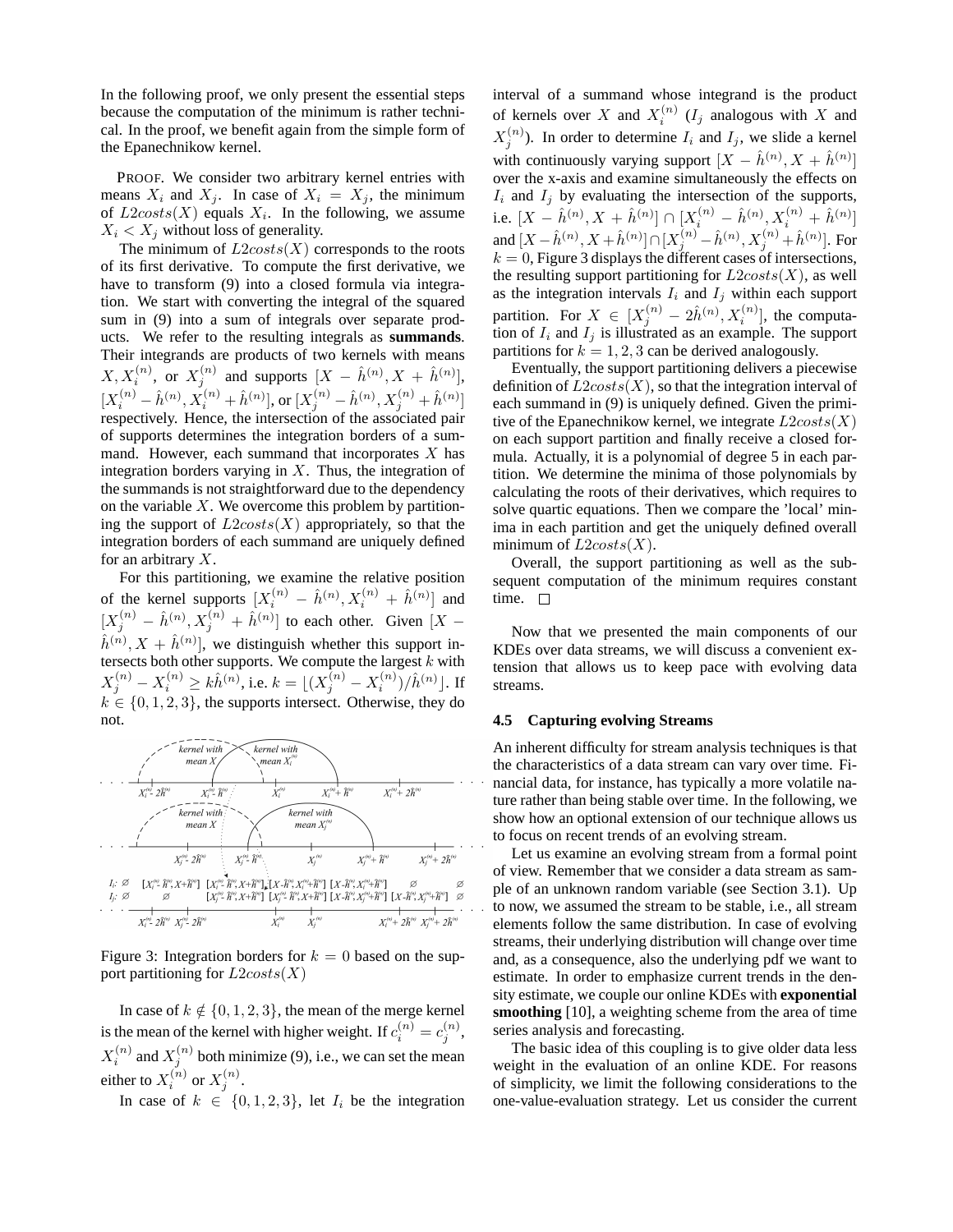KDE after an insertion of a new element  $X_n$  and before the merge step is performed (the element shall not be a duplicate):

$$
\hat{f}^{(n)}(x) = \frac{1}{n} \sum_{i=1}^{m} \frac{c_i^{(n-1)}}{\hat{h}^{(n)}} K\left(\frac{x - X_i^{(n-1)}}{\hat{h}^{(n)}}\right) + \frac{1}{n} \cdot \frac{1}{\hat{h}^{(n)}} K\left(\frac{x - X_n}{\hat{h}^{(n)}}\right)
$$
(10)

for  $n \geq 2$  and  $\hat{f}^{(1)}(x) = \frac{1}{\hat{h}^{(1)}} K\left(\frac{x - X_1}{\hat{h}^{(1)}}\right)$ . Hence, each kernel entry is equally weighted with  $1/n$ . With exponential smoothing, these equal weights are substituted by exponentially decreasing ones. Concretely, given  $\alpha \in (0,1)$ , each new element receives weight  $\alpha$  and triggers a re-scaling of older weights by a factor  $(1 - \alpha)$ :

$$
\hat{f}_{\alpha}^{(n)}(x) = (1 - \alpha)\hat{f}_{\alpha}^{(n-1)}(x) + \alpha \frac{1}{\hat{h}^{(n)}} K\left(\frac{x - X_n}{\hat{h}^{(n)}}\right)
$$
(11)

for  $n \ge 2$  and  $\hat{f}_{\alpha}^{(1)}(x) = \frac{1}{\hat{h}^{(1)}} K\left(\frac{x - X_1}{\hat{h}^{(1)}}\right)$ .

For illustration purposes, we assume the maximum number m of kernel entries to be unbounded and determine the resulting weighting sequence. For  $n \geq 2$  holds

$$
\hat{f}_{\alpha}^{(n)}(x) = (1-\alpha)^{n-1} \cdot \frac{1}{\hat{h}^{(n)}} K\left(\frac{x-X_1}{\hat{h}^{(n)}}\right)
$$

$$
+ \sum_{i=2}^{n-1} (1-\alpha)^{n-2} \alpha \cdot \frac{1}{\hat{h}^{(n)}} K\left(\frac{x-X_i}{\hat{h}^{(n)}}\right)
$$

$$
+ \alpha \cdot \frac{1}{\hat{h}^{(n)}} K\left(\frac{x-X_n}{\hat{h}^{(n)}}\right).
$$
(12)

Instead of equal weights  $\frac{1}{n}$  for each kernel, we now have 'discounted' weights  $(1-\alpha)^{n-2}\alpha$  and  $(1-\alpha)^{n-1}$  for older kernels and  $\alpha$  for the new kernel. Generally, the weighting sequence sums to 1 for each  $n \in \mathbb{N}$ . This is a necessary prerequisite for each KDE as otherwise the integration of the pdf to 1, a fundamental property, is violated. M-Kernels, for example, also support a weighting by means of a fadeout function [5], but the resulting weighting scheme violates this prerequisite.

An aspect not yet discussed is the setting of  $\alpha$ . With  $\alpha$ , we can control the impact of old and new data respectively. The higher  $\alpha$  is set, the higher recent data is weighted in the current KDE. The lower it is set, the higher older data is weighted.

Let us mention that this weighting scheme models a kind of 'smooth' sliding window. Sliding windows are a popular technique in data stream processing [3] where queries are often answered with respect to recent data as older data typically can not be stored due to limited system resources. In contrast to common sliding windows, where older elements are 'abruptly' discarded, we smoothly fade them out.

#### **4.6 Resource-awareness**

To run within a system with limited resources, the resourceawareness of an analysis technique is a crucial factor. Complex systems for the analysis of multiple data streams will run many analysis tasks simultaneously, given only a limited amount of computational resources. Hence, the techniques that address these tasks must be able to adapt to changing resources. Our technique meets this requirement due to its inherent mechanisms for a seamless resource adaptation. Since evaluation as well as storage cost are defined in terms of kernel entries, we only discuss the adaptation to a changing amount of available memory. If the available amount of memory increases, we establish new kernel entries for new elements - except duplicates - without merging until the new maximum capacity is reached. If the memory decreases, we simply perform the merge step sufficiently often to reduce the total number of kernel entries until they fit in the available memory.

#### **4.7 Implementation Aspects**

For practical purposes, we present two suitable implementations of our approach. While one implementation bases on a sorted list, the other one bases on trees. Besides the underlying data structures, their policies for the update of the merge costs distinguish the implementations from each other.

#### **4.7.1 List-based Implementation**

Similar to M-Kernels, we can organize the entirety of kernel entries  $\langle X_i^{(n)}, c_i^{(n)}, min_i^{(n)}, max_i^{(n)}, L2costs_i^{(n)}\rangle, i =$  $1, ..., m$ , in a linked list sorted by mean  $X_i^{(n)}$ .

#### Insertion Step

If a new arriving element equals the mean of an existing kernel entry, we increment its weight. If not, we insert a new kernel entry in compliance with the ordering by mean.

A new element also affects our bandwidth setting due to the dependency on the number of processed elements. As the bandwidth is part of our merge costs function - see (9) the merge costs of all kernel entries are also affected. Consequently, we have to update all merge costs for each new element. Wile performing this update, we can determine the current kernel entry with overall minimum merge costs to simplify the merge step.

#### Merge Step

In case of a merge due to an exceeded maximum capacity m, we substitute the adjacent kernel entries with overall minimum merge costs by their merge kernel. The merge kernel is located between its associated kernel entries, i.e., the merge step does not violate the list ordering. After the merge, we update the merge costs between the merge kernel and its left neighbor (if existent) and that between the merge kernel and its right neighbor (if existent).

#### Algorithm Analysis

The insertion of a new element has complexity  $O(m)$  due to the update of all merge costs. If the kernel entry with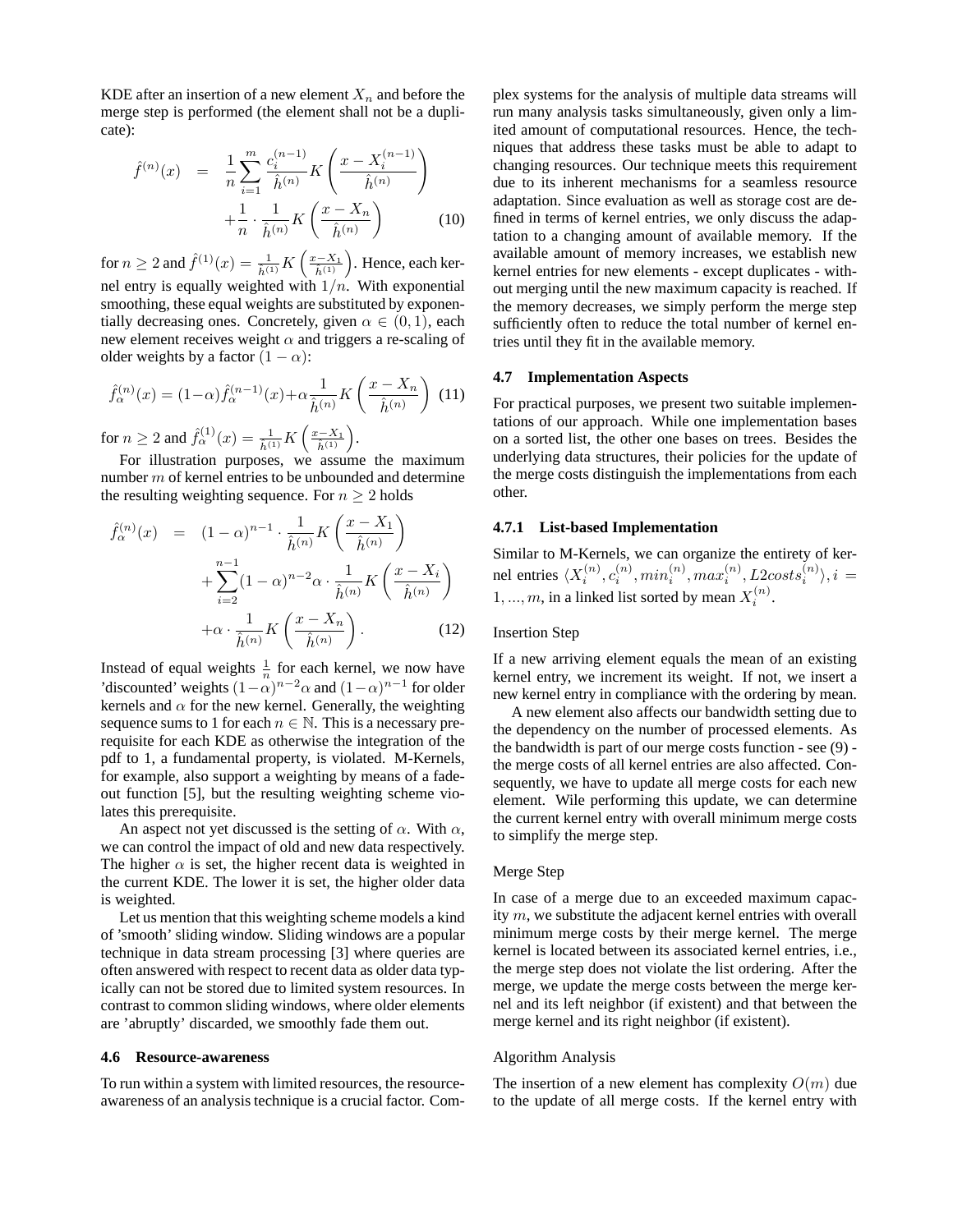minimum merge costs is determined, the merge step has  $O(1)$ . Overall, the complexity of the list-based implementation is  $O(m)$ .

#### **4.7.2 Tree-based Implementation**

The tree-based implementation has a substantially lower complexity compared to the list-based one. This implementation is approximate because we do not recompute the merge costs of all kernel entries after an update of the bandwidth; we only recompute the merge costs of those entries that are 'locally' affected by an insertion or a merge.

Let us examine the requirements for an efficient processing of a set of kernel entries. On the one hand, an ordering by mean would facilitate the efficient insertion and search of kernel entries. On the other hand, an ordering by merge costs would facilitate the efficient detection of the kernel entry with minimum merge costs. We satisfy both requirements simultaneously with a data structure consisting of a binary search tree and a priority search tree. We store the kernel entries in a binary search tree (**mean tree**) with the mean  $X_i^{(n)}$  as underlying ordering criterion. Additionally, i we maintain a priority search tree termed **merge costs tree** with entries  $\langle L2costs_i^{(n)}, X_i^{(n)} \rangle$  and the merge costs as ordering criterion.

#### Insertion Step

For a new element, either an already inserted kernel entry will be updated or a new entry is inserted into the mean tree. In both cases, we recompute the merge costs between the associated kernel entry and its predecessor (if existent) and that between this entry and its successor (if existent). In order to keep both trees consistent, we remove the associated 'old' merge costs from the merge costs tree and insert the new merge costs.

# Merge Step

If the overall number of kernel entries exceeds  $m$  after an insertion, we merge the adjacent kernel entries with minimum merge costs. We remove the minimum merge costs from the merge costs tree and determine the associated kernel entry in the mean tree. In compliance with the mean tree ordering, we substitute this kernel entry by its merge kernel and remove its successor. Finally, we update the merge costs between the merge kernel and its predecessor (if existent) and that between the merge kernel and its new successor (if existent). While doing so, we keep the merge costs tree consistent by removing and inserting the associated merge costs.

# Algorithm Analysis

The insertion of a new element as well as the merge step both have complexity  $O(log m)$ . Hence, the overall performance of the tree-based implementation is  $O(log m)$  per stream element, compared to  $O(m)$  of the list-based one.

Comparison with list-based Implementation

Due to the upper procedure, only kernel entries locally affected by an insertion or a merge receive an update of their merge costs with respect to the current bandwidth. For that reason, the tree-based implementation gives an approximate solution. On the contrary, the list-based implementation recomputes all merge costs in case of an updated bandwidth at the expense of higher processing costs. However, merges are most likely to occur in dense data regions where the probability for new elements will be higher than in sparse regions. For the tree-based implementation follows that the merge costs in these regions are with a high probability up-to-date, i.e., this implementation is virtually selfadaptive. The results of our experimental study showed that the loss in accuracy by this approximation only had minor effects on the overall quality of the resulting KDEs whereas the processing time substantially improved compared to the list-based implementation.

#### **4.7.3 Implementation of Exponential Smoothing**

To implement the exponential smoothing, we have to weight a new kernel entry with weight  $\alpha$  and rescale the other weights with  $(1 - \alpha)$  (see also equation (11)). Thus, smoothed KDEs have insertion cost of  $O(m)$  for the listbased and the tree-based implementation. This deteriorates the processing cost of tree-based KDEs from  $O(log m)$  to  $O(m)$ .

# **5 Experimental Evaluation**

We scrutinized our approach in a thorough experimental study whose core results are presented in the following. With the experiments, we primarily addressed the following questions: How do our KDEs perform for different realworld data streams? How is their runtime behavior in terms of processing time? How do they react to sudden changes of their available amount of memory?

# **5.1 Settings**

# **5.1.1 Techniques**

According to Section 4, we can construct different variants of KDEs with our approach. On the one hand, we can use list-based KDEs, and, on the other hand, tree-based ones. For both, we can apply the one-value-evaluation or the min-max-evaluation strategy. As list-based KDEs with min-max-evaluation did not significantly differ from the other techniques, we do not present their results for the sake of clarity. In order to get an impression of the performance of our KDEs, we included M-Kernels as competitive technique in our experiments. In the subsequent charts, we associated each technique with a specific line type as displayed in Figure 4. All techniques were implemented with PIPES [17], our Java library for advanced data stream processing and analysis.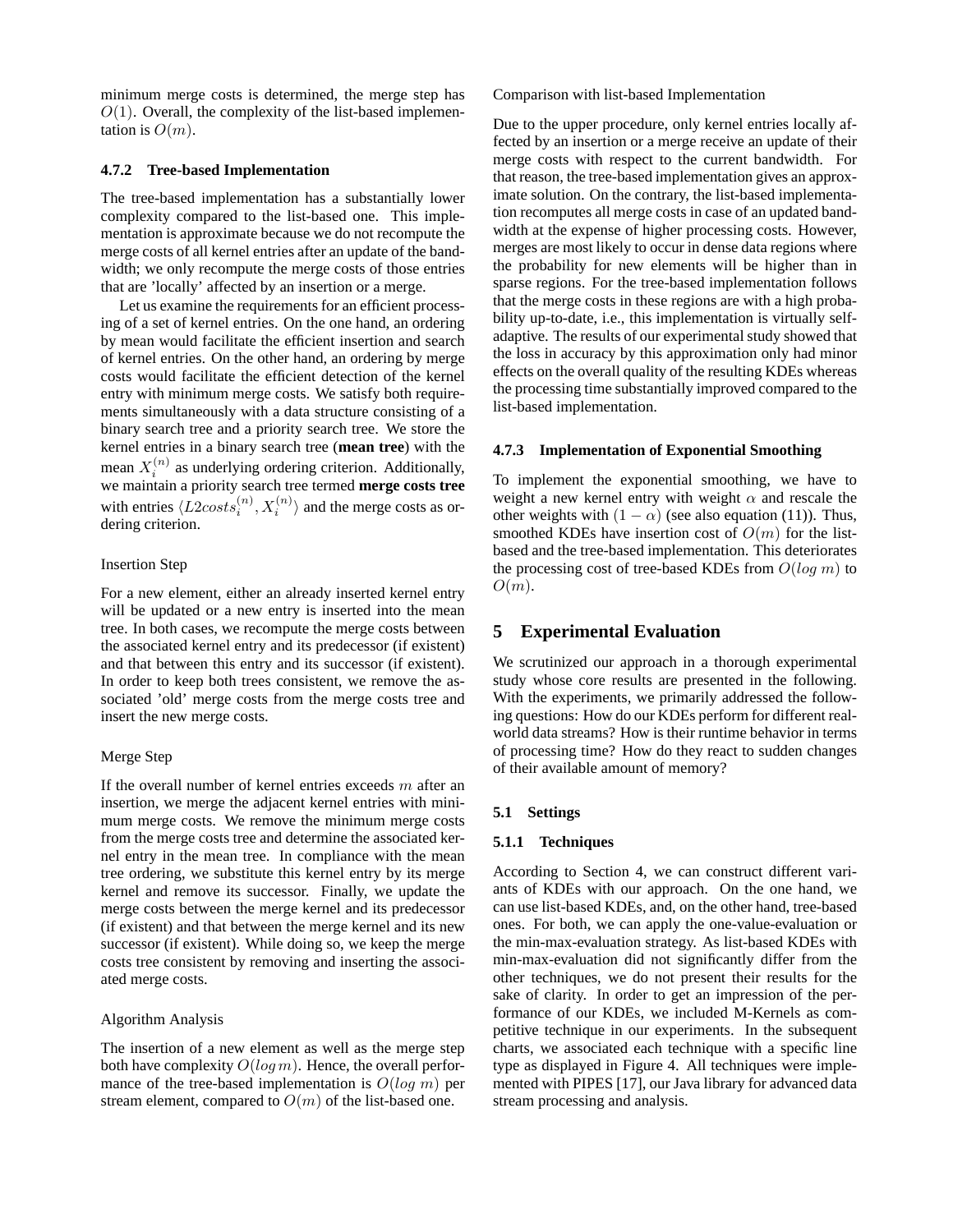|             | $\overline{\mathsf{R}}$ Tree-based KDE with one-value-evaluation |
|-------------|------------------------------------------------------------------|
|             | Tree-based KDE with min-max-evaluation                           |
| —— M-Kernel |                                                                  |

Figure 4: Line types of the techniques

# **5.1.2 Data Sets**

In order to assess these techniques, we considered synthetic as well as real-world data streams. We chose a set of heterogeneous real-world data streams from the time series archive of UC Riverside [14]: BURSTIN, NETWORK, FLUID DYNAMICS, PACKET, and POWER DATA. Those data streams originate from diverse fields like facility monitoring or networking and exhibit different characteristics, e.g. noisy/smooth, stationary/non-stationary. We additionally included a synthetic data set, called Claw, whose underlying density is a mixture of Gaussian densities.

#### **5.1.3 Quality Measure**

While processing a data stream, we continuously evaluated the quality of the current KDE  $\hat{f}^{(n)}$  by comparing it with the best offline KDE  $\hat{f}_{opt}$ . For the real-world streams, the best offline KDE uses the Epanechnikow kernel and the normal scale rule and relies on the complete stream. For the synthetic stream, the best offline KDE refers to the true density. We measured the quality of  $\hat{f}^{(n)}$  with respect to  $\hat{f}_{opt}$  in terms of the mean squared error:

$$
MSE(n) := \frac{1}{500} \sum_{i=1}^{500} \left( \hat{f}_{opt}(x_i) - \hat{f}^{(n)}(x_i) \right)^2 \tag{13}
$$

where  $x_1, ..., x_{500}$  is an equidistant partition of the support of  $f_{opt}$ .

#### **5.2 Estimation Quality**

An important question is whether our KDEs 'converge' in terms of a decreasing MSE for an increasing number of processed elements, i.e., the better the quality the more elements are processed? In order to answer this question, we continuously compared  $\hat{f}^{(n)}$  and  $\hat{f}_{opt}$  by evaluating the current MSE always after 500 elements had been processed. Generally, the techniques were allowed to store 100 M-Kernels and 100 kernel entries respectively. Figure 5 displays the experimental results for the different data streams. It is worth mentioning that for the case of CLAW, where we compared with the *true* density, the same trends hold. Specifically, we observed the following trends:

#### **5.2.1 Performance of our KDEs**

The results indicate that our KDEs are very robust since the MSE decreased for an increasing number of processed elements. In a few cases, the quality temporarily worsened, indicated by an increased MSE. This can be explained with the temporary emphasis on features that receive less weight in the best offline KDE. Overall, our KDEs achieved excellent rates of convergence and succeeded in estimating the densities underlying the examined data streams.

#### **5.2.2 Performance of M-Kernels**

M-Kernels were clearly inferior to our KDEs; they mostly failed to capture the unknown density. M-Kernels exhibited a mostly constant MSE with high absolute values, i.e., they did not improve anymore. A closer examination revealed that they basically suffered from an inappropriately chosen bandwidth. This mostly induced an oversmoothed estimation that hid important details.

#### **5.2.3 List- vs. tree-based KDEs**

While list-based KDEs ensure that the kernel entries are always up-to-date with respect to the bandwidth, tree-based KDEs only update locally affected kernel entries. However, the differences in quality between tree- and list-based KDEs were only marginal; their performance was almost identical. If we take the higher processing costs of listbased KDEs into account, we can state that tree-based KDEs are the better choice for practical purposes.

For tree-based KDEs, we additionally examined the min-max-evaluation strategy. For BURSTIN, this strategy was superior to one-value-evaluation. We traced this effect back to the smoothing of this strategy in sparse data regions.

#### **5.3 Processing Time**

An aspect of utmost importance is the processing time of an online technique. We provide a notion of the computational complexity of the examined techniques by comparing the time they required for processing a complete data stream. We set the parameters as in the last experiment and measured the time in seconds while the stream was processed. Figure 6 displays the results. They indicate that M-Kernels had the longest processing time due to the computational effort for the numerical approximation of the mean of the merge kernel. Our list-based KDEs were faster than M-Kernels. However, both were clearly inferior to tree-based KDEs. This effect results from the logarithmic cost for an insertion whereas linear costs arise for list-based KDEs.

Another aspect we examined is the influence of the evaluation strategies - see Section 4.3 - on the processing time. There, the differences between tree-based KDEs with onevalue-evaluation and with min-max-evaluation were marginal.

#### **5.4 Resource-awareness**

We emphasized in this work the necessity of resourceawareness which is a fundamental prerequisite for the use of an online analysis technique within a complex system.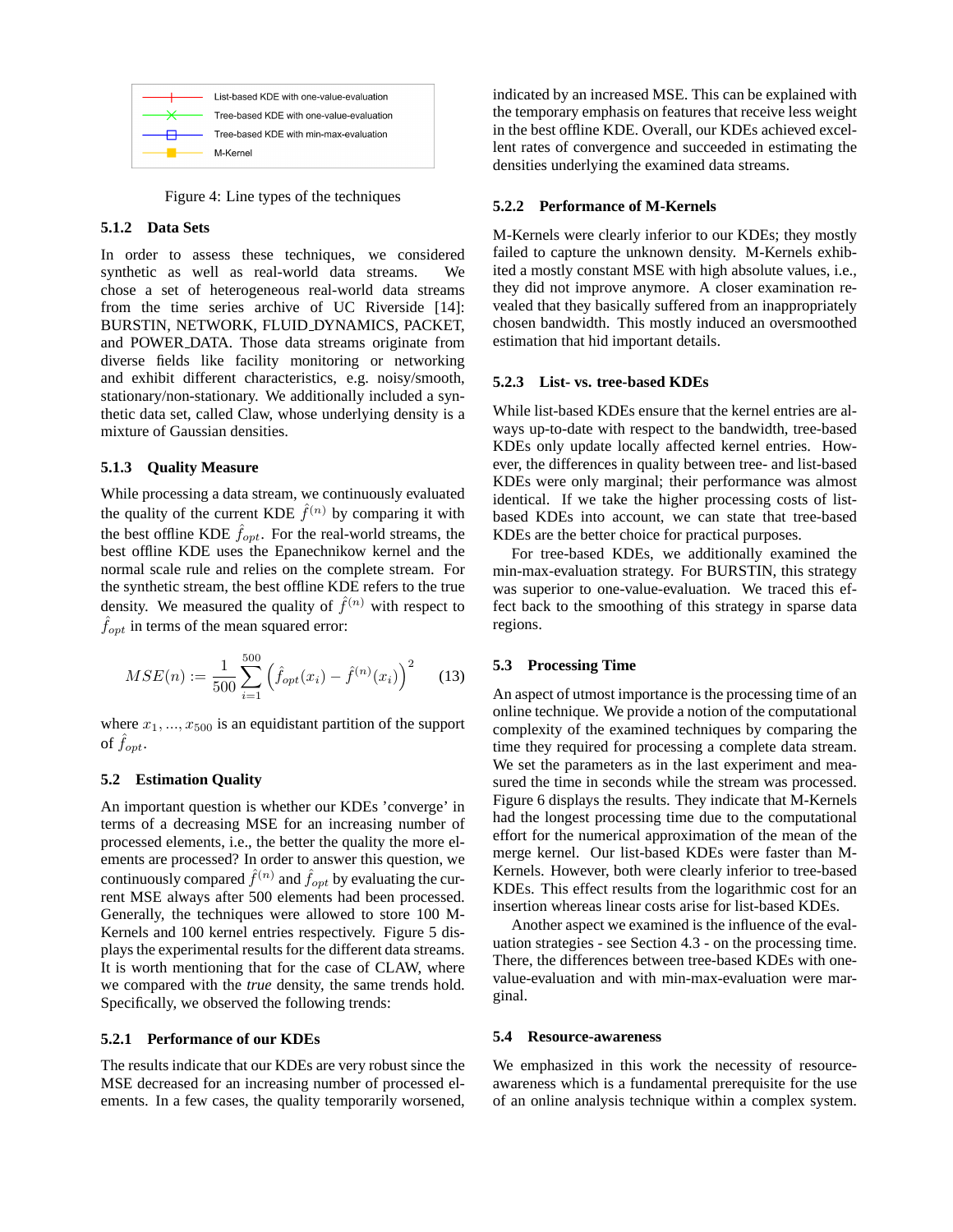

18000

3000 6000 9000 12000 15000 processed elements of the data stream

 $\mathbf 0$ 

Figure 6: Processing time in seconds

For that reason, we examined how our KDEs react to sudden changes of their available amount of memory. We studied the arising effects for tree-based KDEs with one-valueevaluation over a stream of Claw data. While processing the stream, we randomly varied the maximum number of kernel entries from minimum 10 to maximum 100 each 5000 processed elements. By examining the continuously computed MSE, we can study the impact of those memory modifications on the quality of the KDEs.

Figure 7 summarizes the results of this experiment. While the x-axis displays the number of processed elements, the left y-axis displays the MSE and the right y-axis the number of kernel entries. The curve plots the MSE and



Tree-based KDE with one-value-evaluation

no, of kernel entries

the crosses depict the current number of kernel entries. We observe that our KDEs react very flexible to changes of the maximum number of kernel entries. Note that even significant decreases of the kernel entry number only caused a momentary loss in accuracy; afterward the KDEs 'recovered' again, indicated by a henceforth decreasing MSE.

# **6 Conclusions**

In this work, we tackled the adaptation of kernel-based density estimation to the data stream scenario in compliance with rigid processing requirements. Kernel density estimation is among the most appealing nonparametric estimation